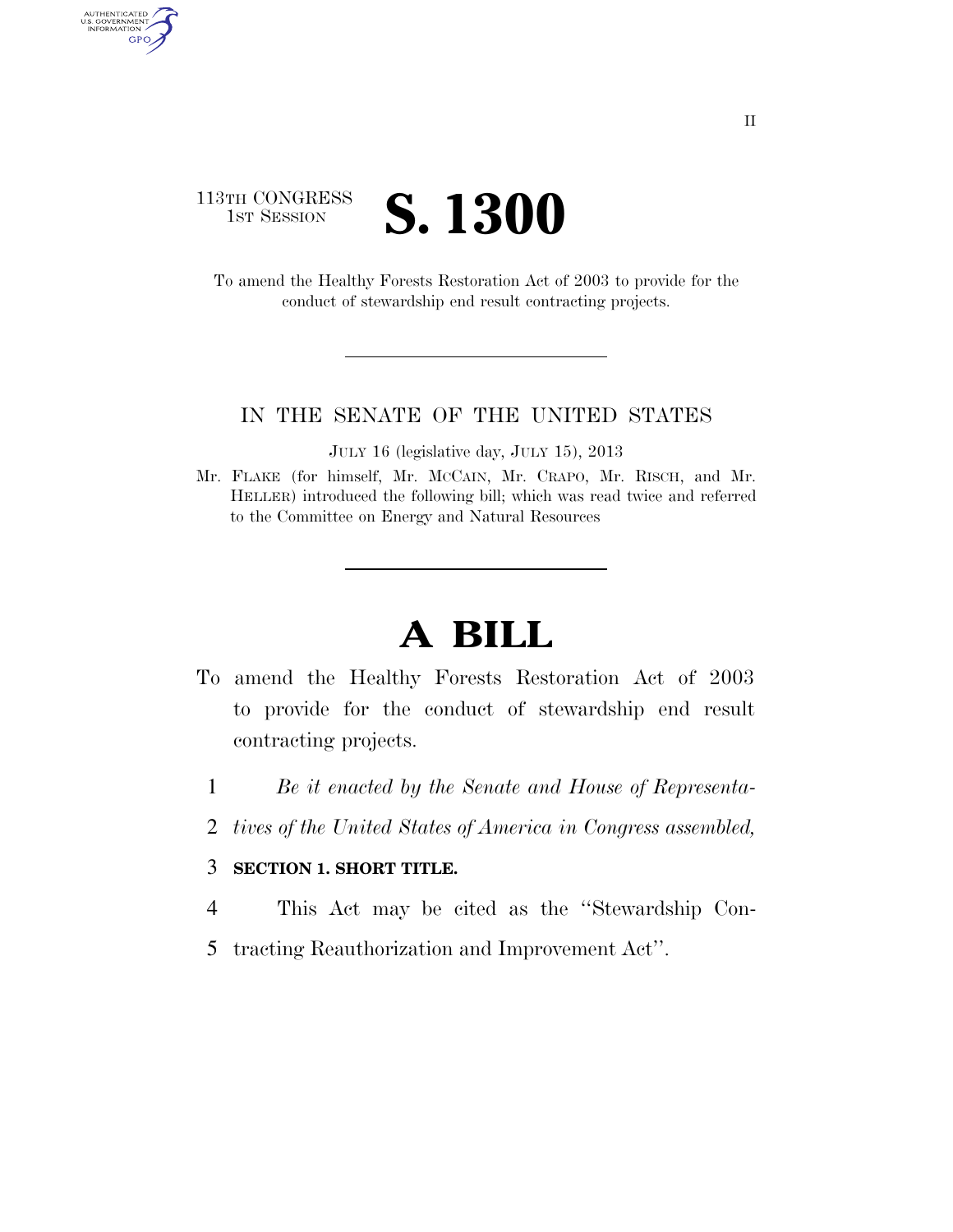| $\mathbf{1}$ | SEC. 2. STEWARDSHIP END RESULT CONTRACTING               |  |
|--------------|----------------------------------------------------------|--|
| 2            | PROJECTS.                                                |  |
| 3            | (a) IN GENERAL.—Title VI of the Healthy Forests          |  |
|              | 4 Restoration Act of 2003 (16 U.S.C. 6591) is amended by |  |
|              | 5 adding at the end the following:                       |  |
| 6            | "SEC. 602. STEWARDSHIP END RESULT CONTRACTING            |  |
| 7            | PROJECTS.                                                |  |
| 8            | "(a) DEFINITIONS.—In this section:                       |  |
| 9            | "(1) CHIEF.—The term 'Chief' means the Chief             |  |
| 10           | of the Forest Service.                                   |  |
| 11           | $''(2)$ DIRECTOR.—The term 'Director' means              |  |
|              |                                                          |  |

the Director of the Bureau of Land Management.

 ''(b) PROJECTS.—Until September 30, 2023, the Chief and the Director, via agreement or contract as ap- propriate, may enter into stewardship contracting projects with private persons or other public or private entities to perform services to achieve land management goals for the national forests and the public lands that meet local and rural community needs.

20 "(c) LAND MANAGEMENT GOALS.—The land man- agement goals of a project under subsection (b) may in-clude—

23 ''(1) road and trail maintenance or obliteration to restore or maintain water quality;

25 "(2) soil productivity, habitat for wildlife and 26 fisheries, or other resource values;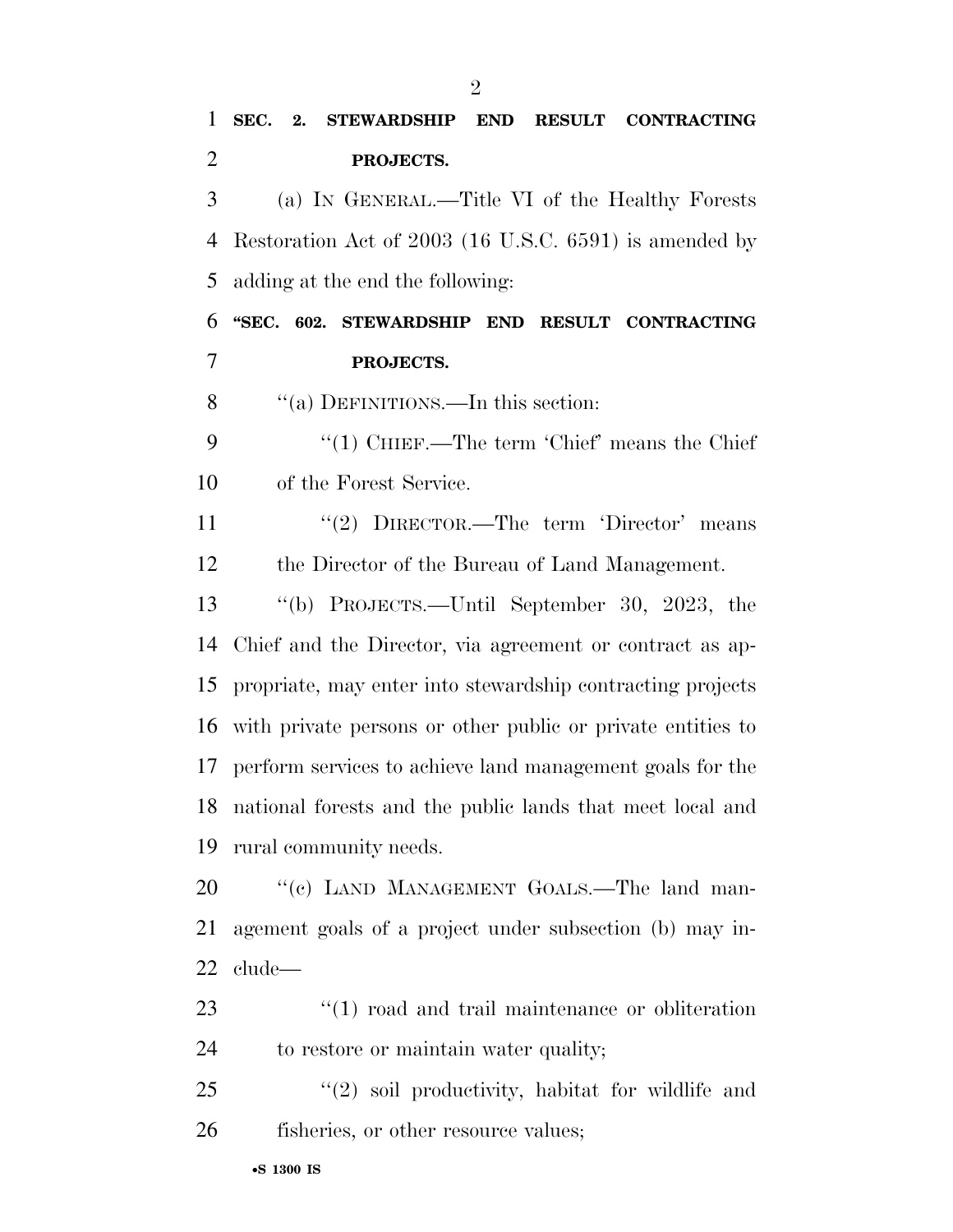| $\mathbf{1}$   | $\lq(3)$ setting of prescribed fires to improve the          |
|----------------|--------------------------------------------------------------|
| $\overline{2}$ | composition, structure, condition, and health of             |
| 3              | stands or to improve wildlife habitat;                       |
| $\overline{4}$ | $\cdot$ (4) removing vegetation or other activities to       |
| 5              | promote healthy forest stands, reduce fire hazards,          |
| 6              | or achieve other land management objectives;                 |
| $\overline{7}$ | $\cdot\cdot$ (5) watershed restoration and maintenance;      |
| 8              | $\cdot\cdot\cdot(6)$ restoration and maintenance of wildlife |
| 9              | and fish; or                                                 |
| 10             | $\lq(7)$ control of noxious and exotic weeds and re-         |
| 11             | establishing native plant species.                           |
| 12             | "(d) AGREEMENTS OR CONTRACTS.-                               |
| 13             | "(1) PROCUREMENT PROCEDURE.— $A$ source                      |
| 14             | for performance of an agreement or contract under            |
| 15             | subsection (b) shall be selected on a best-value basis,      |
| 16             | including consideration of source under other public         |
| 17             | and private agreements or contracts.                         |
| 18             | $``(2)$ CONTRACT FOR SALE OF PROPERTY.— $A$                  |
| 19             | contract entered into under this section may, at the         |
| <b>20</b>      | discretion of the Secretary of Agriculture, be consid-       |
| 21             | ered a contract for the sale of property under such          |
| 22             | terms as the Secretary may prescribe without regard          |
| 23             | to any other provision of law.                               |
| 24             | $``(3)$ TERM.—                                               |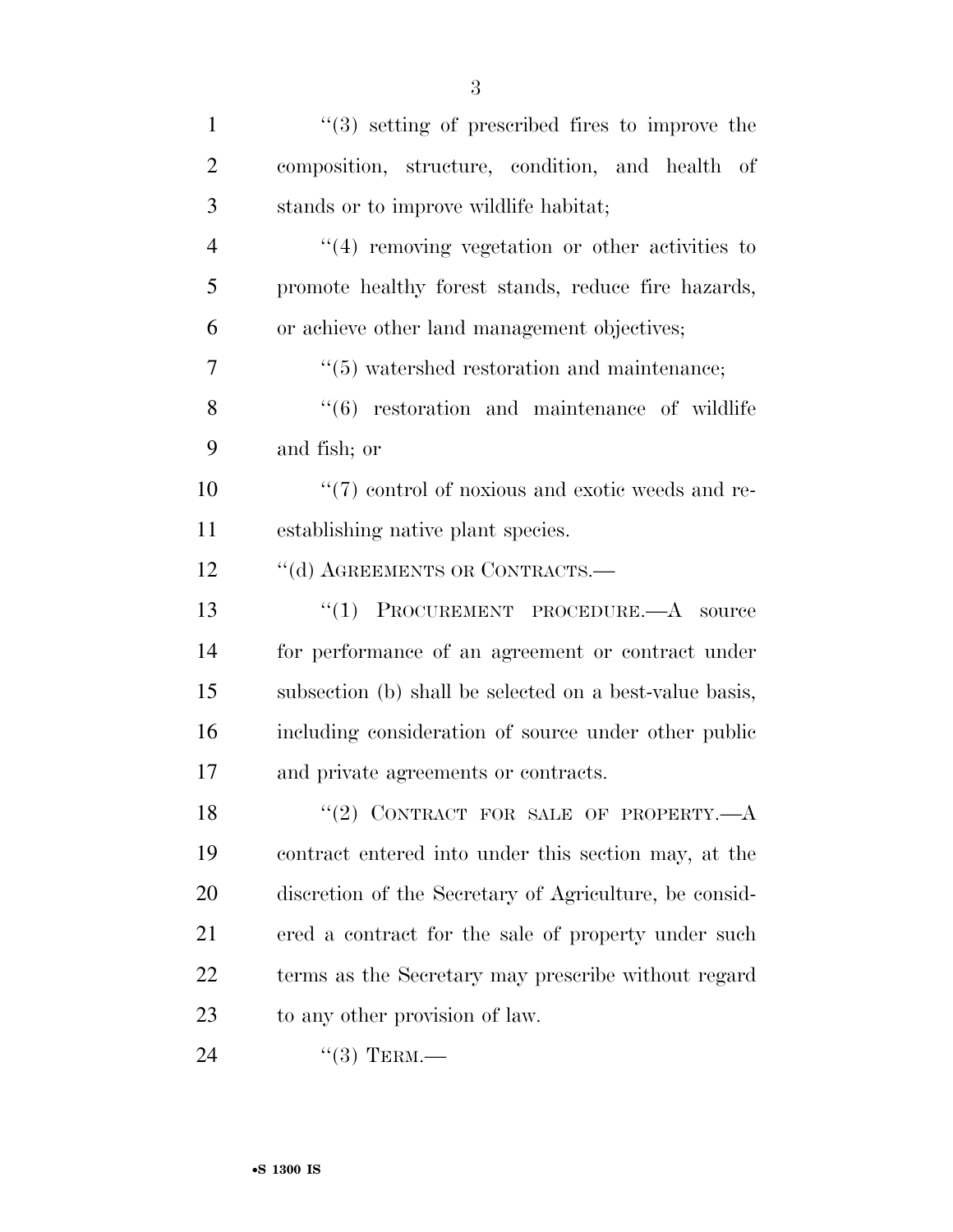| $\mathbf{1}$   | "(A) IN GENERAL.—Except as provided in           |
|----------------|--------------------------------------------------|
| $\overline{2}$ | subparagraph (B), the Chief and the Director     |
| 3              | may enter into a contract under subsection (b)   |
| $\overline{4}$ | in accordance with section 3903 of title 41,     |
| 5              | United States Code.                              |
| 6              | "(B) MAXIMUM.—The period of the con-             |
| $\overline{7}$ | tract under subsection (b) may exceed 5 years    |
| 8              | but may not exceed 10 years.                     |
| 9              | $(4)$ OFFSETS.—                                  |
| 10             | "(A) IN GENERAL.—The Chief and the Di-           |
| 11             | rector may apply the value of timber or other    |
| 12             | forest products removed as an offset against the |
| 13             | cost of services received under the agreement or |
| 14             | contract described in subsection (b).            |
| 15             | "(B) METHODS OF APPRAISAL.—The value             |
| 16             | of timber or other forest products used as an    |
| 17             | offset under subparagraph $(A)$ —                |
| 18             | "(i) shall be determined using appro-            |
| 19             | priate methods of appraisal commensurate         |
| 20             | with the quantity of products to be re-          |
| 21             | moved; and                                       |
| 22             | $\lq\lq$ (ii) may—                               |
| 23             | $\lq\lq$ (I) be determined using a unit          |
| 24             | of measure appropriate to the con-               |
| 25             | tracts; and                                      |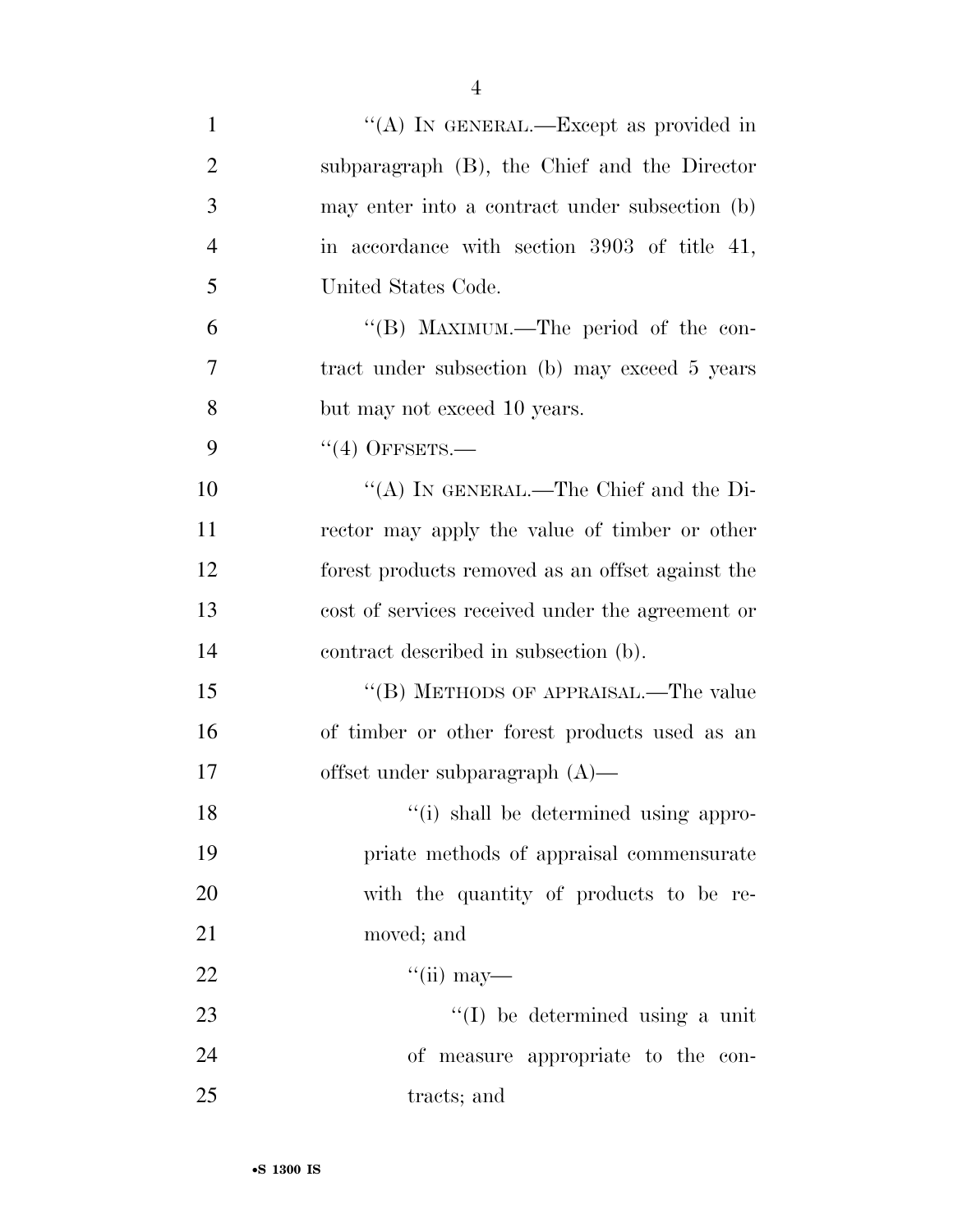| $\mathbf{1}$   | "(II) may include valuing prod-                  |
|----------------|--------------------------------------------------|
| $\overline{2}$ | ucts on a per-acre basis.                        |
| 3              | $\lq(5)$ CANCELLATION CEILINGS.—                 |
| $\overline{4}$ | "(A) IN GENERAL.—The Chief and the Di-           |
| 5              | rector may obligate funds to cover any potential |
| 6              | cancellation or termination costs for an agree-  |
| 7              | ment or contract under subsection (b) in stages  |
| 8              | that are economically or programmatically via-   |
| 9              | ble.                                             |
| 10             | "(B) NOTICE.—                                    |
| 11             | "(i) SUBMISSION TO CONGRESS.—Not                 |
| 12             | later than 30 days before entering into a        |
| 13             | multiyear agreement or contract under            |
| 14             | subsection (b) that includes a cancellation      |
| 15             | ceiling in excess of $$25,000,000$ , but does    |
| 16             | not include proposed funding for the costs       |
| 17             | of cancelling the agreement or contract up       |
| 18             | to the cancellation ceiling established in       |
| 19             | the agreement or contract, the Chief and         |
| 20             | the Director shall submit to the Committee       |
| 21             | on Energy and Natural Resources of the           |
| 22             | Senate and the Committee on Natural Re-          |
| 23             | sources of the House of Representatives a        |
| 24             | written notice that includes—                    |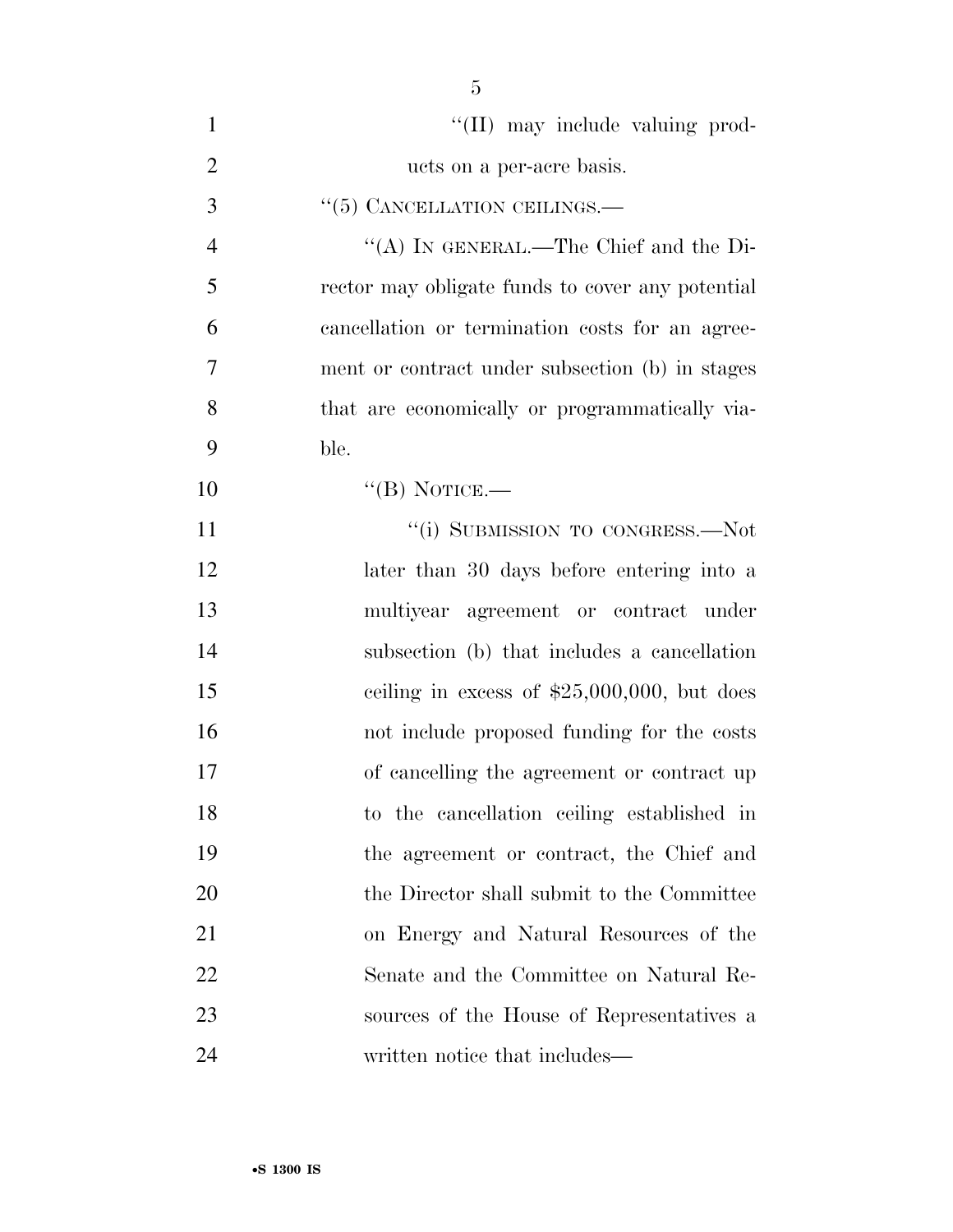| $\mathbf{1}$   | $\lq\lq$ (I)(aa) the cancellation ceiling             |
|----------------|-------------------------------------------------------|
| $\overline{2}$ | amounts proposed for each program                     |
| 3              | year in the agreement or contract;                    |
| $\overline{4}$ | and                                                   |
| 5              | "(bb) the reasons for the can-                        |
| 6              | cellation ceiling amounts proposed                    |
| $\overline{7}$ | under item (aa);                                      |
| 8              | $\lq\lq$ (II) the extent to which the                 |
| 9              | costs of contract cancellation are not                |
| 10             | included in the budget for the agree-                 |
| 11             | ment or contract; and                                 |
| 12             | "(III) a financial risk assessment                    |
| 13             | of not including budgeting for the                    |
| 14             | costs of agreement or contract can-                   |
| 15             | cellation.                                            |
| 16             | "(ii) TRANSMITTAL TO OMB.—At least                    |
| 17             | 14 days before the date on which the Chief            |
| 18             | and Director enter into an agreement or               |
| 19             | contract under subsection (b), the Chief              |
| 20             | and Director shall transmit to the Director           |
| 21             | of the Office of Management and Budget                |
| 22             | a copy of the written notice submitted                |
| 23             | under clause (i).                                     |
| 24             | "(6) RELATION TO OTHER LAWS.-Notwith-                 |
| 25             | standing subsections (d) and (g) of section 14 of the |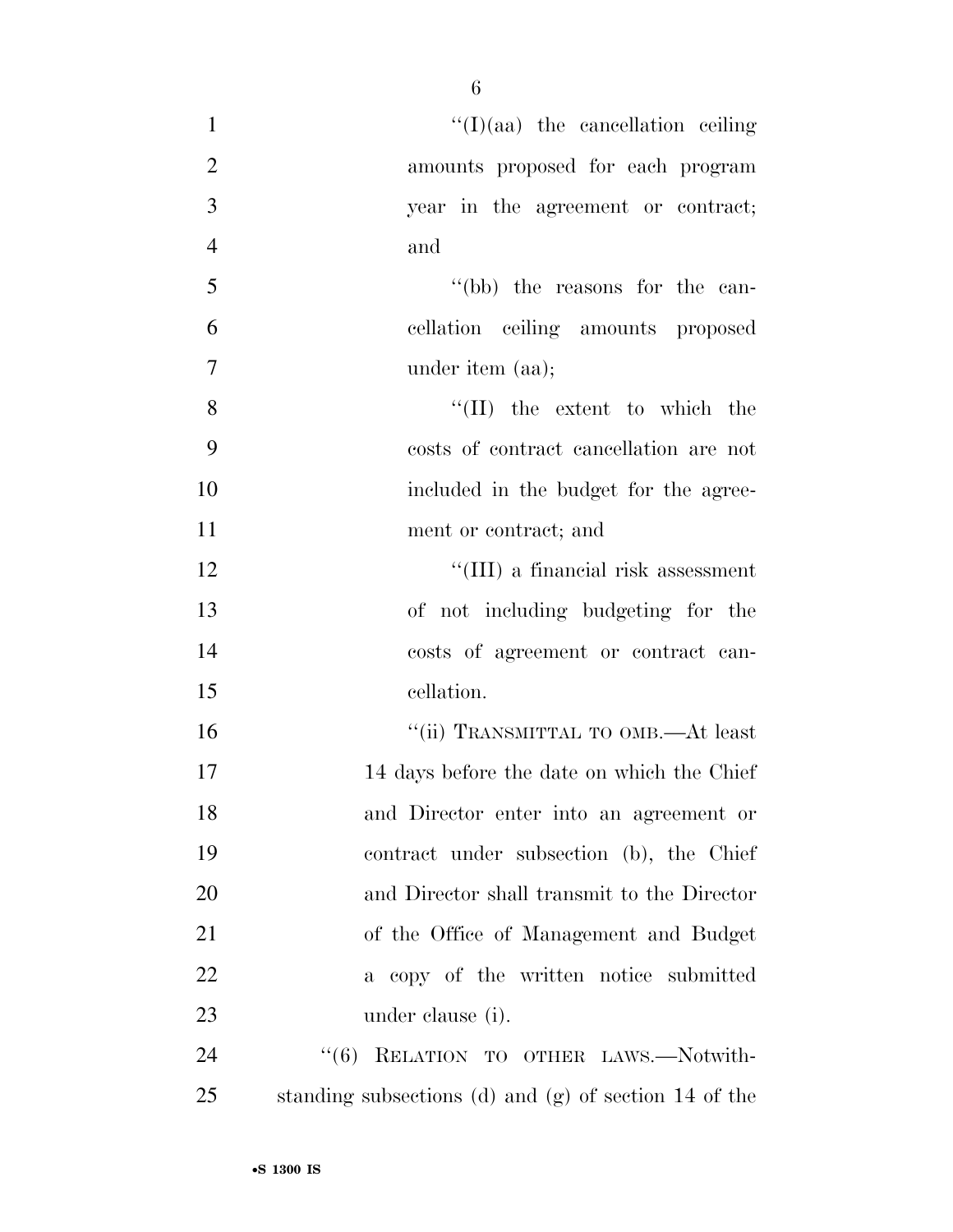| $\mathbf{1}$   | National Forest Management Act of 1976 (16)             |
|----------------|---------------------------------------------------------|
| $\overline{2}$ | U.S.C. 472a), the Chief may enter into an agree-        |
| 3              | ment or contract under subsection (b).                  |
| $\overline{4}$ | "(7) CONTRACTING OFFICER.-Notwithstanding               |
| 5              | any other provision of law, the Secretary or the Sec-   |
| 6              | retary of the Interior may determine the appropriate    |
| 7              | contracting officer to enter into and administer an     |
| 8              | agreement or contract under subsection (b).             |
| 9              | "(8) FIRE LIABILITY PROVISIONS.—Not later               |
| 10             | than 90 days after the date of enactment of this sec-   |
| 11             | tion, the Chief and the Director shall issue for use    |
| 12             | in all contracts and agreements under subsection (b)    |
| 13             | fire liability provisions that are in substantially the |
| 14             | same form as the fire liability provisions contained    |
| 15             | $in-$                                                   |
| 16             | $\lq\lq$ integrated resource timber contracts,          |
| 17             | described in the Forest Service contract<br>as          |
| 18             | numbered 2400–13, part H, section H.4; and              |
| 19             | "(B) timber sale contracts conducted pur-               |
| 20             | suant to section 14 of the National Forest              |
| 21             | Management Act of 1976 (16 U.S.C. 472a).                |
| 22             | $``$ (e) RECEIPTS.—                                     |
| 23             | " $(1)$ IN GENERAL.—The Chief and the Director          |
| 24             | may collect monies from an agreement or contract        |
| 25             | under subsection (b) if the collection is a secondary   |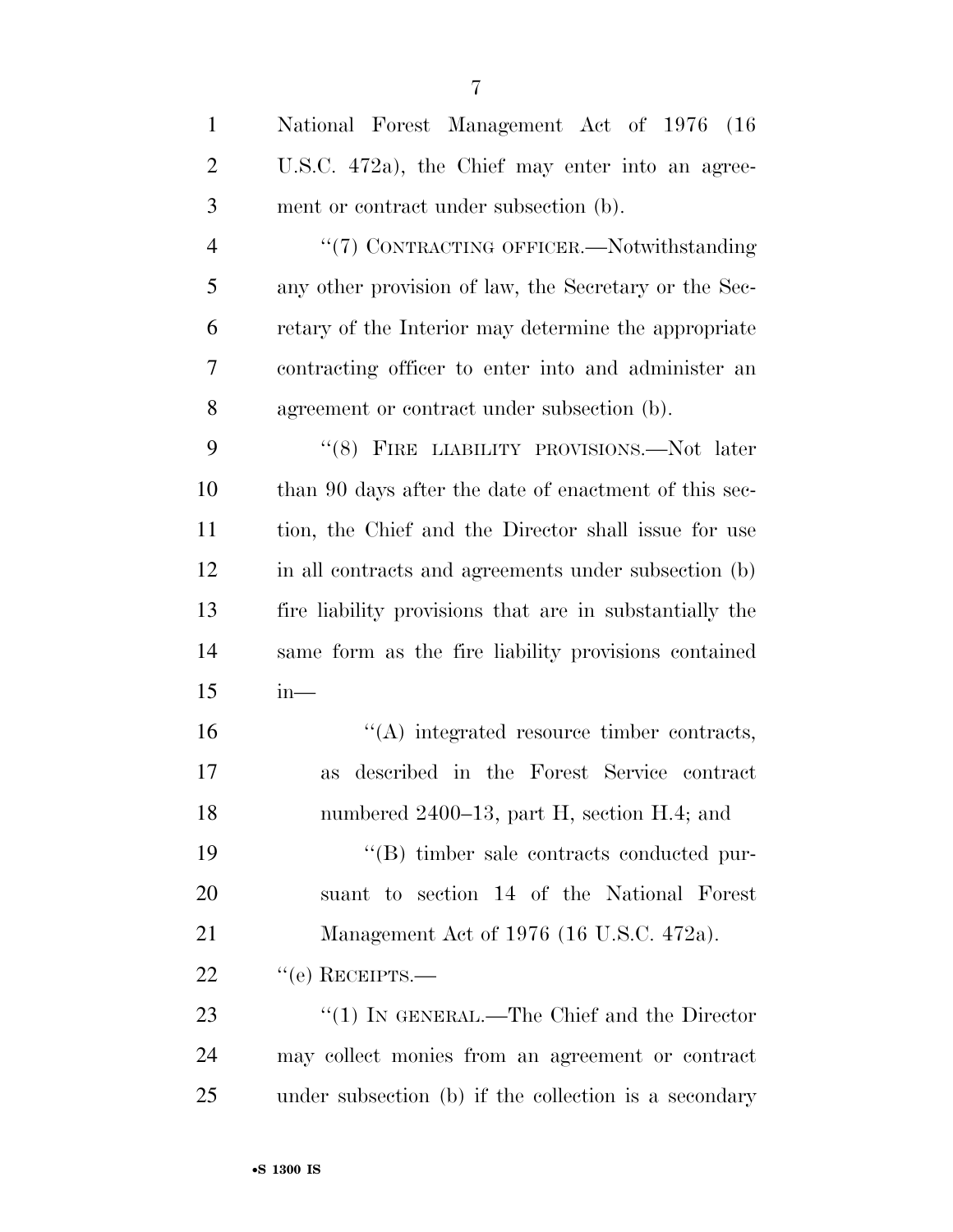| $\mathbf{1}$   | objective of negotiating the contract that will best |
|----------------|------------------------------------------------------|
| $\overline{2}$ | achieve the purposes of this section.                |
| 3              | $\lq(2)$ USE.—Monies from an agreement or con-       |
| $\overline{4}$ | tract under subsection $(b)$ —                       |
| 5              | "(A) may be retained by the Chief and the            |
| 6              | Director; and                                        |
| $\overline{7}$ | $\lq\lq$ (B) shall be available for expenditure      |
| 8              | without further appropriation at the project site    |
| 9              | from which the monies are collected or at an-        |
| 10             | other project site.                                  |
| 11             | $\cdot$ (3) RELATION TO OTHER LAWS.—                 |
| 12             | "(A) IN GENERAL.—Notwithstanding any                 |
| 13             | other provision of law, the value of services re-    |
| 14             | ceived by the Chief or the Director under a          |
| 15             | stewardship contract project conducted under         |
| 16             | this section, and any payments made or re-           |
| 17             | sources provided by the contractor, Chief, or        |
| 18             | Director shall not be considered monies received     |
| 19             | from the National Forest System or the public        |
| 20             | lands.                                               |
| 21             | KNUTSON-VANDERBERG ACT.—The<br>$\lq\lq (B)$          |
| 22             | Act of June 9, 1930 (commonly known as the           |
| 23             | 'Knutson-Vanderberg Act') (16 U.S.C. 576 et          |
| 24             | seq.) shall not apply to any agreement or con-       |
| 25             | tract under subsection (b).                          |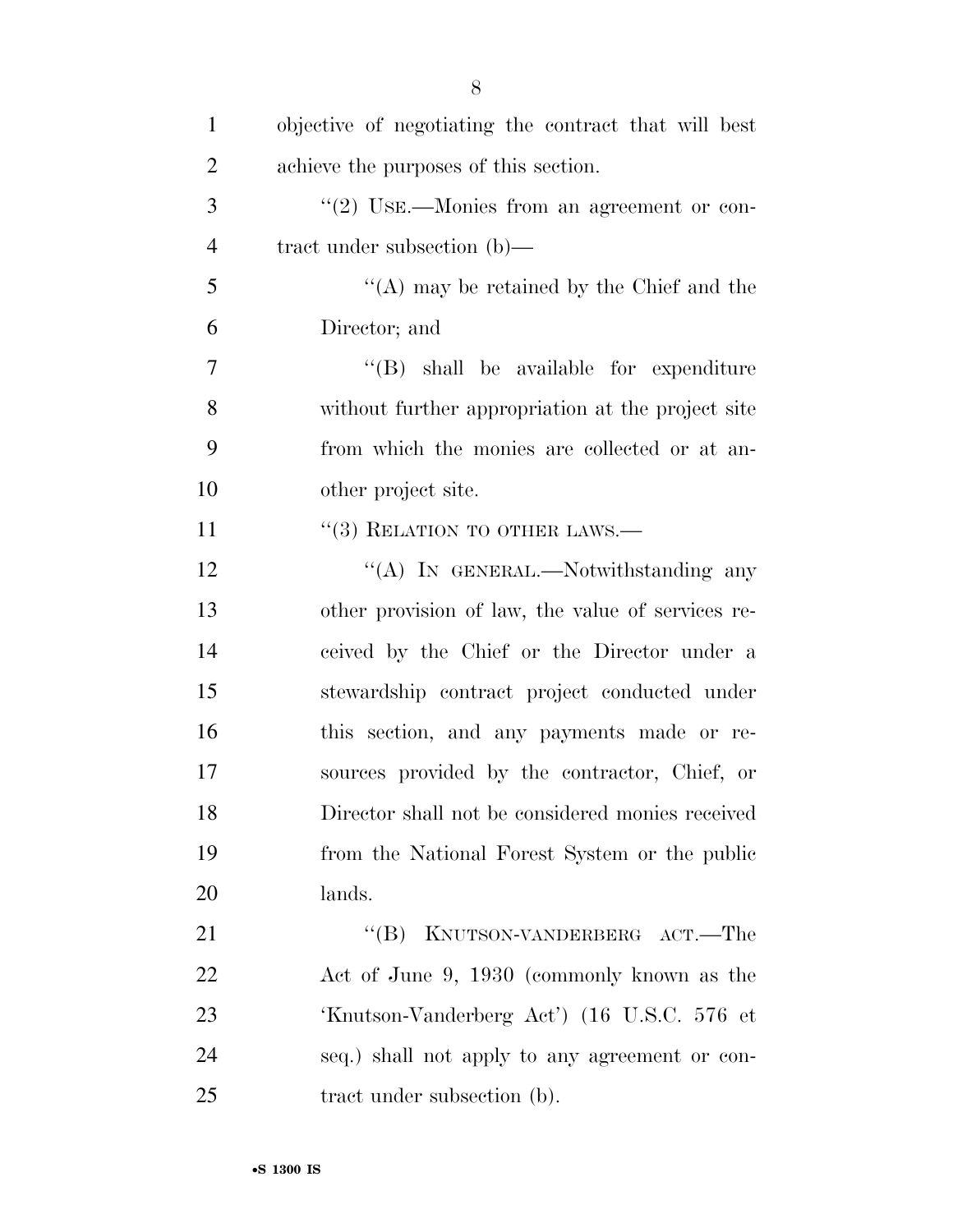| $\mathbf{1}$   | "(f) COSTS OF REMOVAL.—Notwithstanding the fact           |
|----------------|-----------------------------------------------------------|
| $\overline{2}$ | that a contractor did not harvest the timber, the Chief   |
| 3              | may collect deposits from a contractor covering the costs |
| 4              | of removal of timber or other forest products under—      |
| 5              | "(1) the Act of August 11, 1916 (16 U.S.C.                |
| 6              | $(490)$ ; and                                             |
| 7              | "(2) the Act of June 30, 1914 (16 U.S.C. 498).            |
| 8              | "(g) PERFORMANCE AND PAYMENT GUARANTEES.-                 |
| 9              | " $(1)$ IN GENERAL.—The Chief and the Director            |
| 10             | may require performance and payment bonds under           |
| 11             | sections $28.103-2$ and $28.103-3$ of the Federal Ac-     |
| 12             | quisition Regulation, in an amount that the con-          |
| 13             | tracting officer considers sufficient to protect the in-  |
| 14             | vestment in receipts by the Federal Government            |
| 15             | generated by the contractor from the estimated            |
| 16             | value of the forest products to be removed under a        |
| 17             | contract under subsection (b).                            |
| 18             | $(2)$ EXCESS OFFSET VALUE.—If the offset                  |
| 19             | value of the forest products exceeds the value of the     |
| 20             | resource improvement treatments, the Chief and the        |
| 21             | Director shall—                                           |
| 22             | $\lq\lq(A)$ use the excess to satisfy any out-            |
| 23             | standing liabilities for cancelled agreements or          |
| 24             | contracts; or                                             |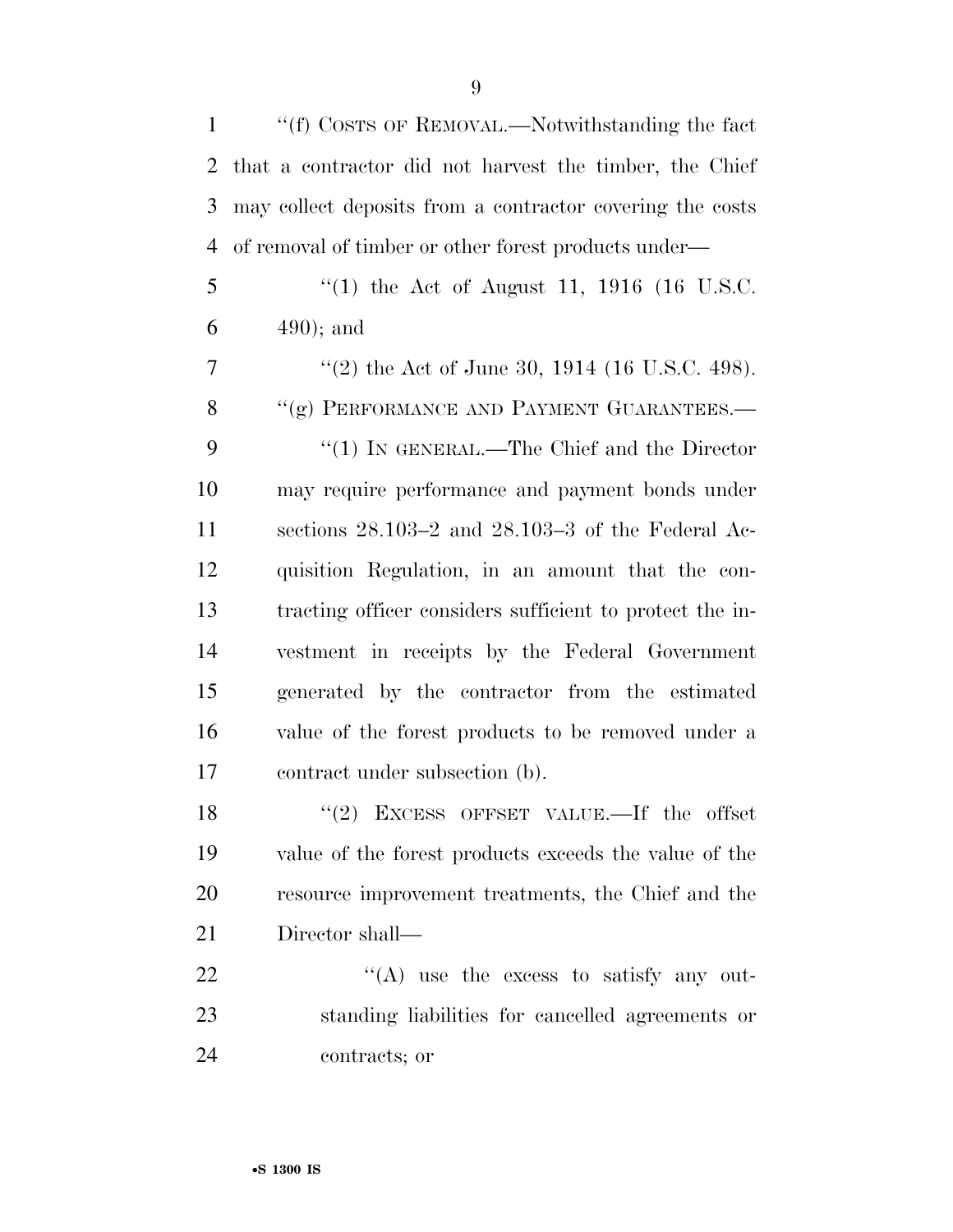| $\mathbf{1}$   | $\lq\lq$ ) if there are no outstanding liabilities          |
|----------------|-------------------------------------------------------------|
| $\overline{2}$ | under subparagraph $(A)$ , apply the excess to              |
| 3              | other authorized stewardship projects.                      |
| $\overline{4}$ | "(h) MONITORING AND EVALUATION.—                            |
| 5              | " $(1)$ IN GENERAL.—The Chief and the Director              |
| 6              | shall establish a multiparty monitoring and evalua-         |
| 7              | tion process that accesses the stewardship con-             |
| 8              | tracting projects conducted under this section.             |
| 9              | "(2) PARTICIPANTS.—Other than the Chief and                 |
| 10             | Director, participants in the process described in          |
| 11             | $\frac{1}{2}$ paragraph (1) may include—                    |
| 12             | "(A) any cooperating governmental agen-                     |
| 13             | cies, including tribal governments; and                     |
| 14             | $\lq\lq (B)$ any other interested groups or indi-           |
| 15             | viduals.                                                    |
| 16             | "(i) REPORTING.—Not later than 1 year after the             |
| 17             | date of enactment of this section, and annually thereafter, |
|                | 18 the Chief and the Director shall report to the Committee |
| 19             | on Energy and Natural Resources of the Senate and the       |
| 20             | Committee on Natural Resources of the House of Rep-         |
| 21             | resentatives on—                                            |
| 22             | $\cdot$ (1) the status of development, execution, and       |
| 23             | administration of agreements or contracts under             |
| 24             | subsection $(b)$ ;                                          |